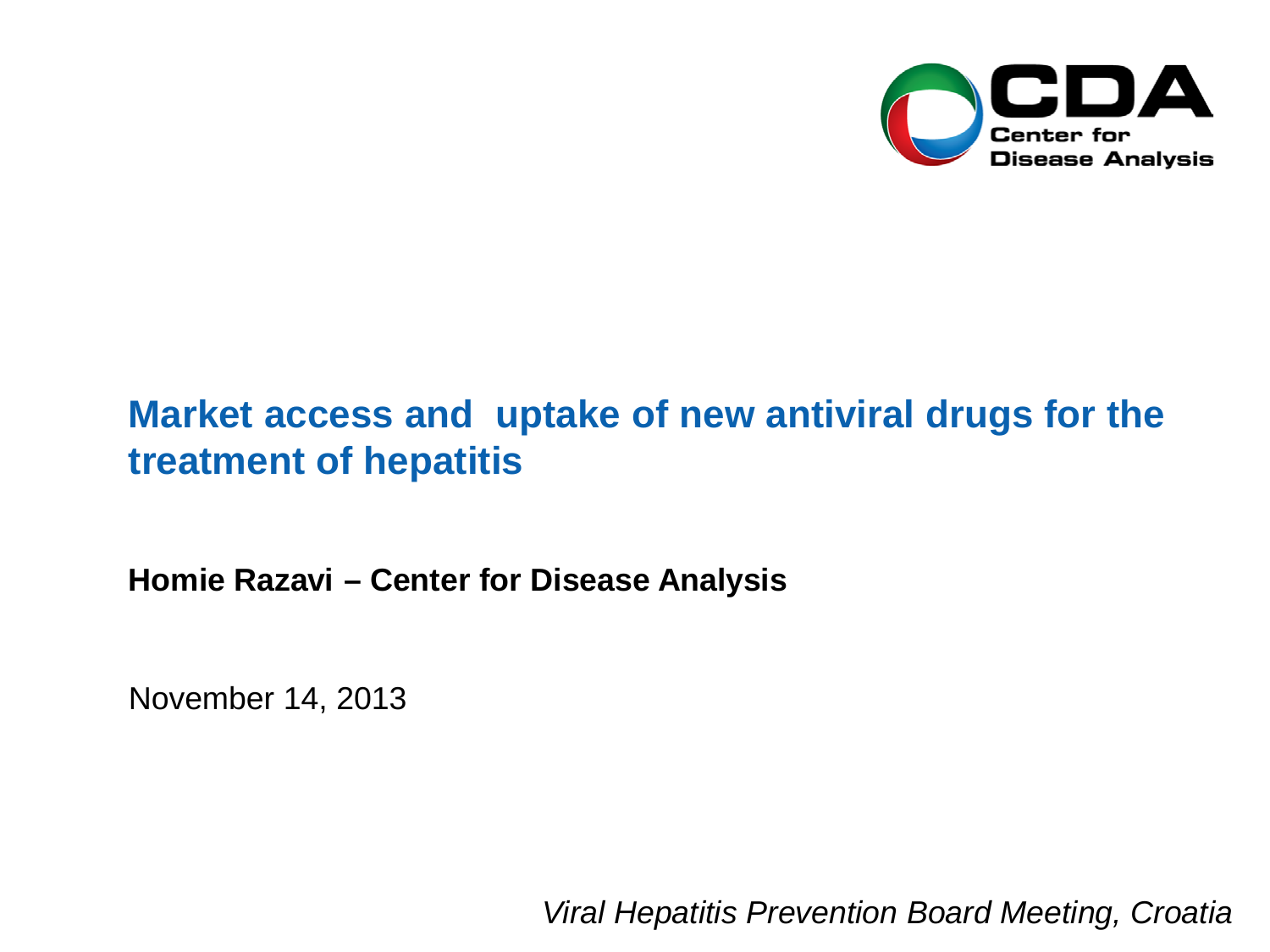» daclatasvir (BMS-790052)

• Higher cure rates

**Therapies**

Shorter duration of treatment

» simeprevir (TMC-435)

» sofosbuvir (GS-7977)

» faldaprevir (BI-201335)

» ABT-333/ ABT-450/r/ ABT-267

- Fewer side effects
- All oral therapies

## **Point of Care New Diagnostics**

- » Immunoassays MBio
- » Qualitative RNA tests Daktari, Mbio, Wave 80
- » Quantative RNA tests Alere, Daktari, Iquuam, Wave 80
- » Genotyping Celera, Wave 80, **Cepheid**
- Testing done in the field of office
- Rapid results
- Potential for lower cost



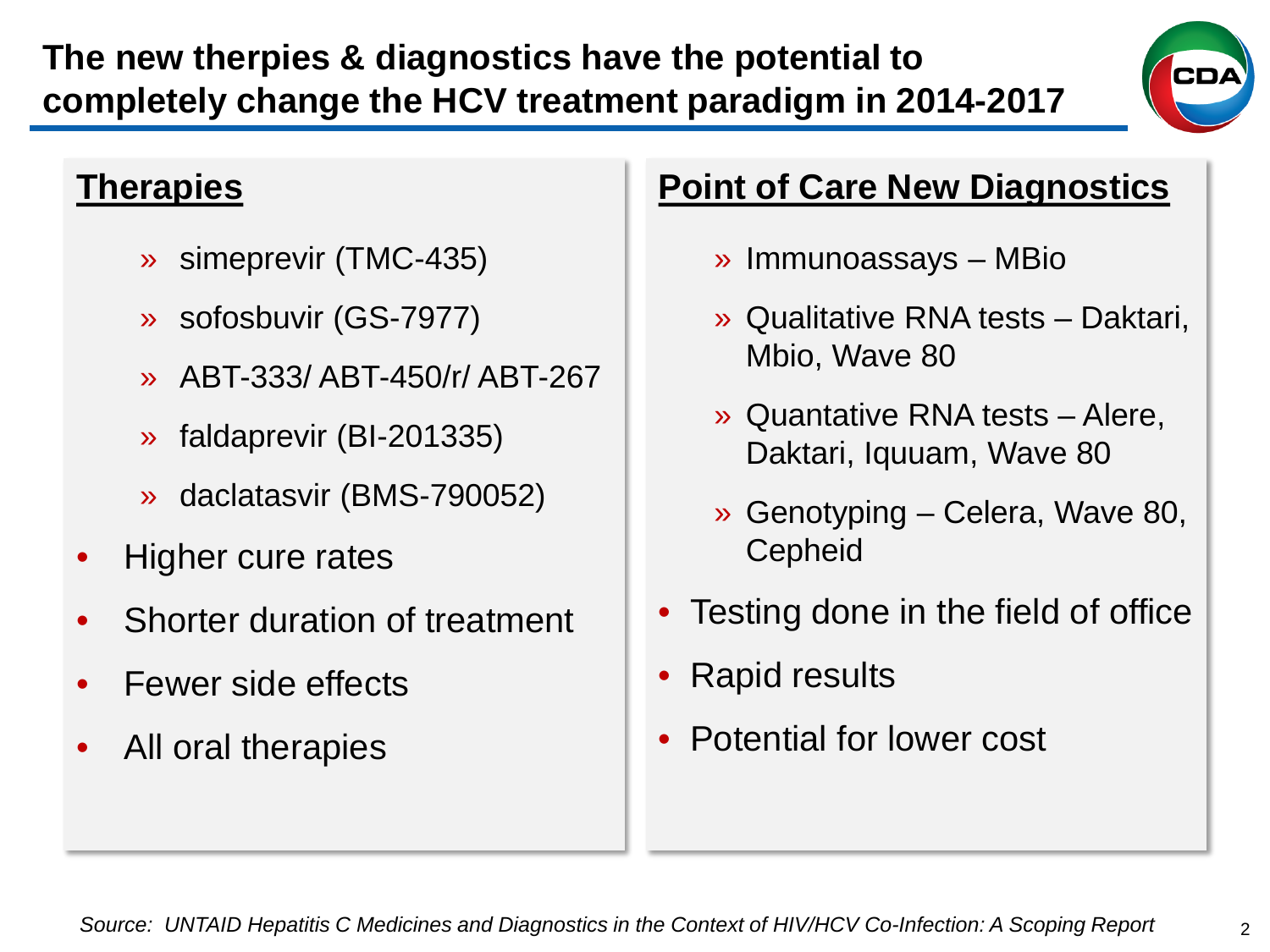### **Even before the launch of the protease inhibitors, there was considerable variability in the number of treated HCV patients**

**Annual Number of Treated Patients**

**Annual Number of Treated Patients** 



The number of treated patients declined in 2013 across most countries in anticipation of new therapies.

*Source: CDA's analysis of Peg-IFN sales data in each country. Presented at EASL 2012.*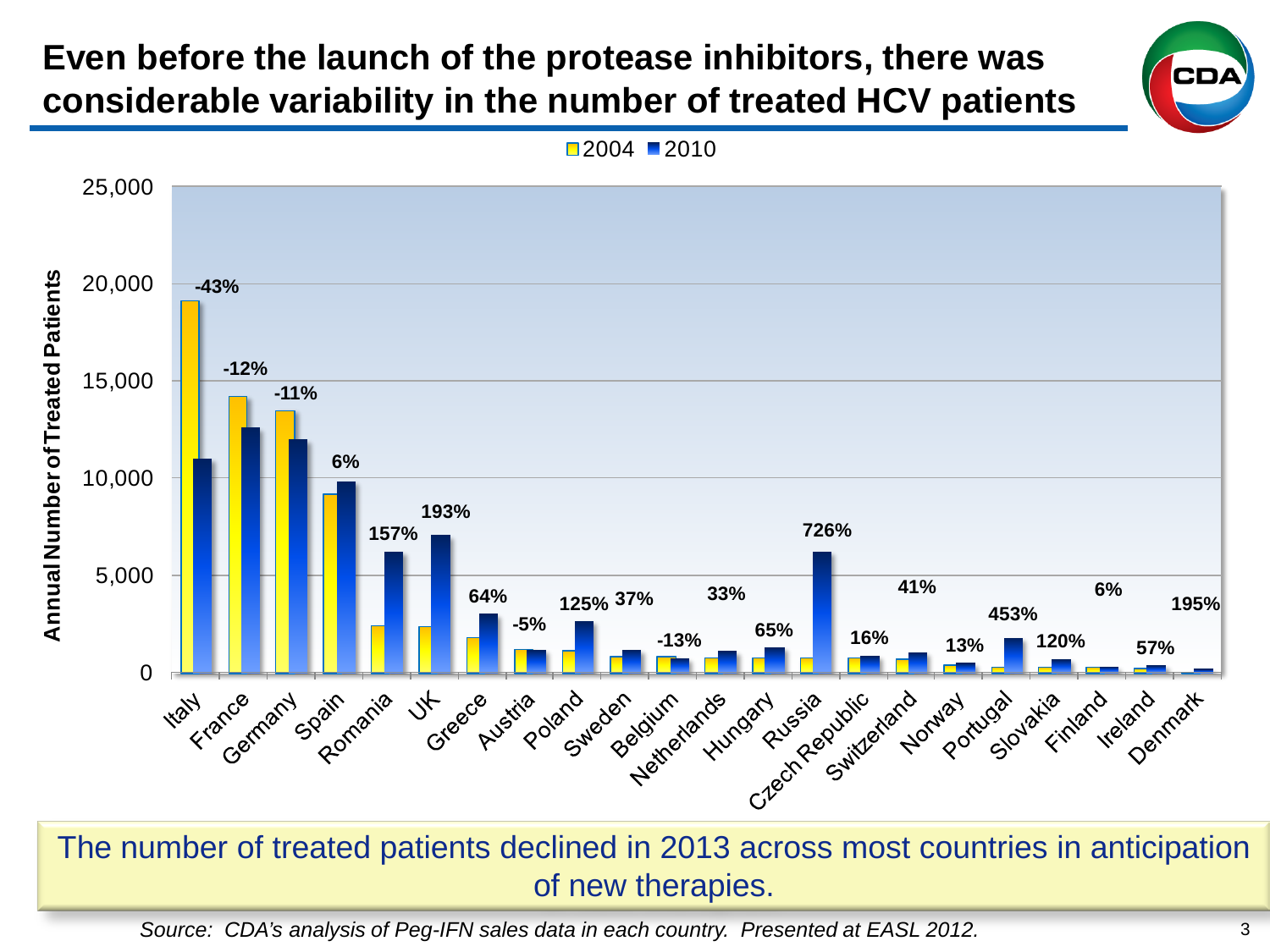

4 *Source: CDA's analysis of Peg-IFN sales data in each country & prevalence of HCV by country. Presented at EASL 2012.*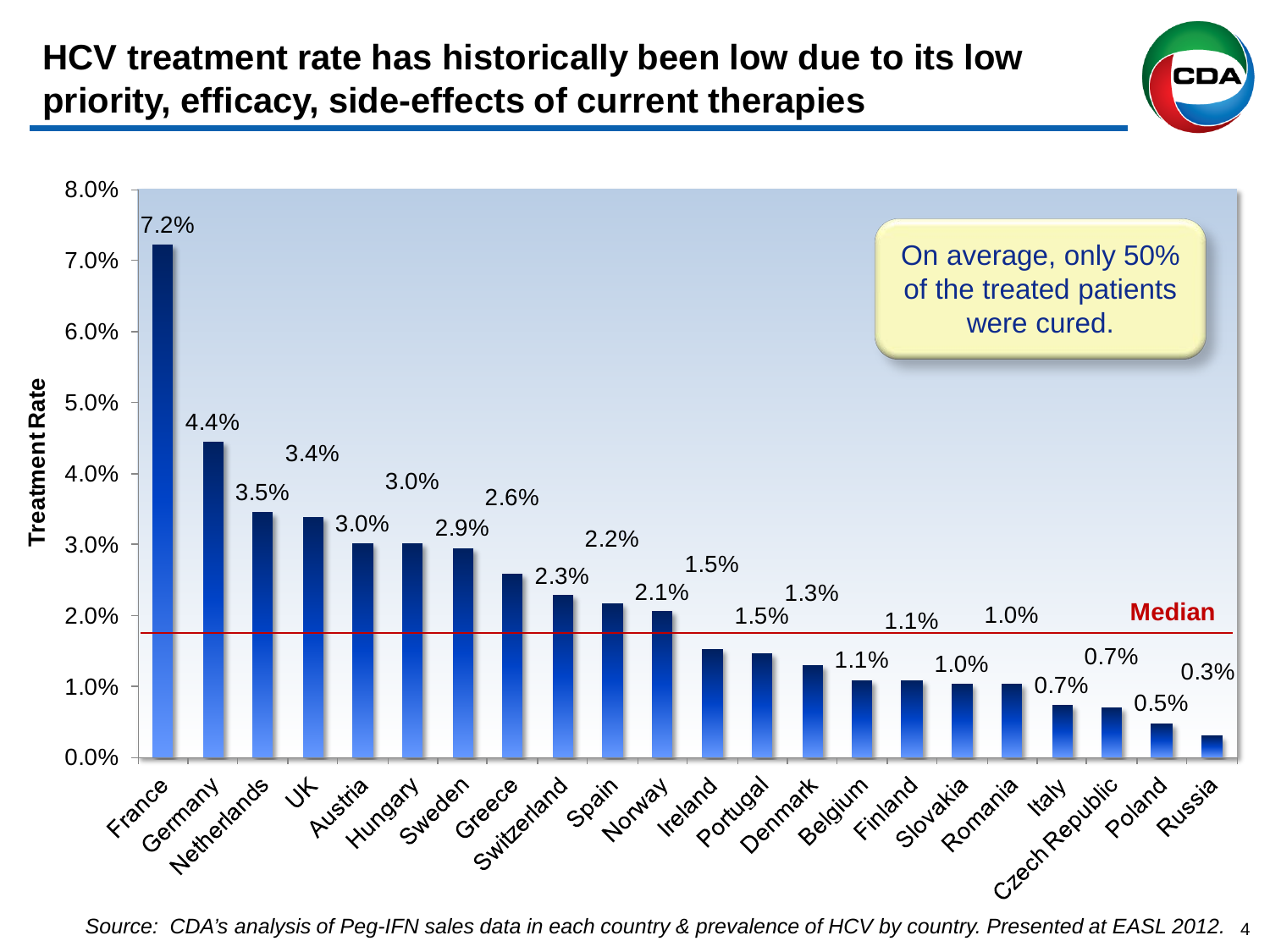**However, the HCV infected patients are aging and progression to late stage liver diseases**



**The number of HCV related cirrhotic cases will increase by 20%, decompensated cirrhosis by 30%, HCC by 40%, and liver related deaths by 40%.**

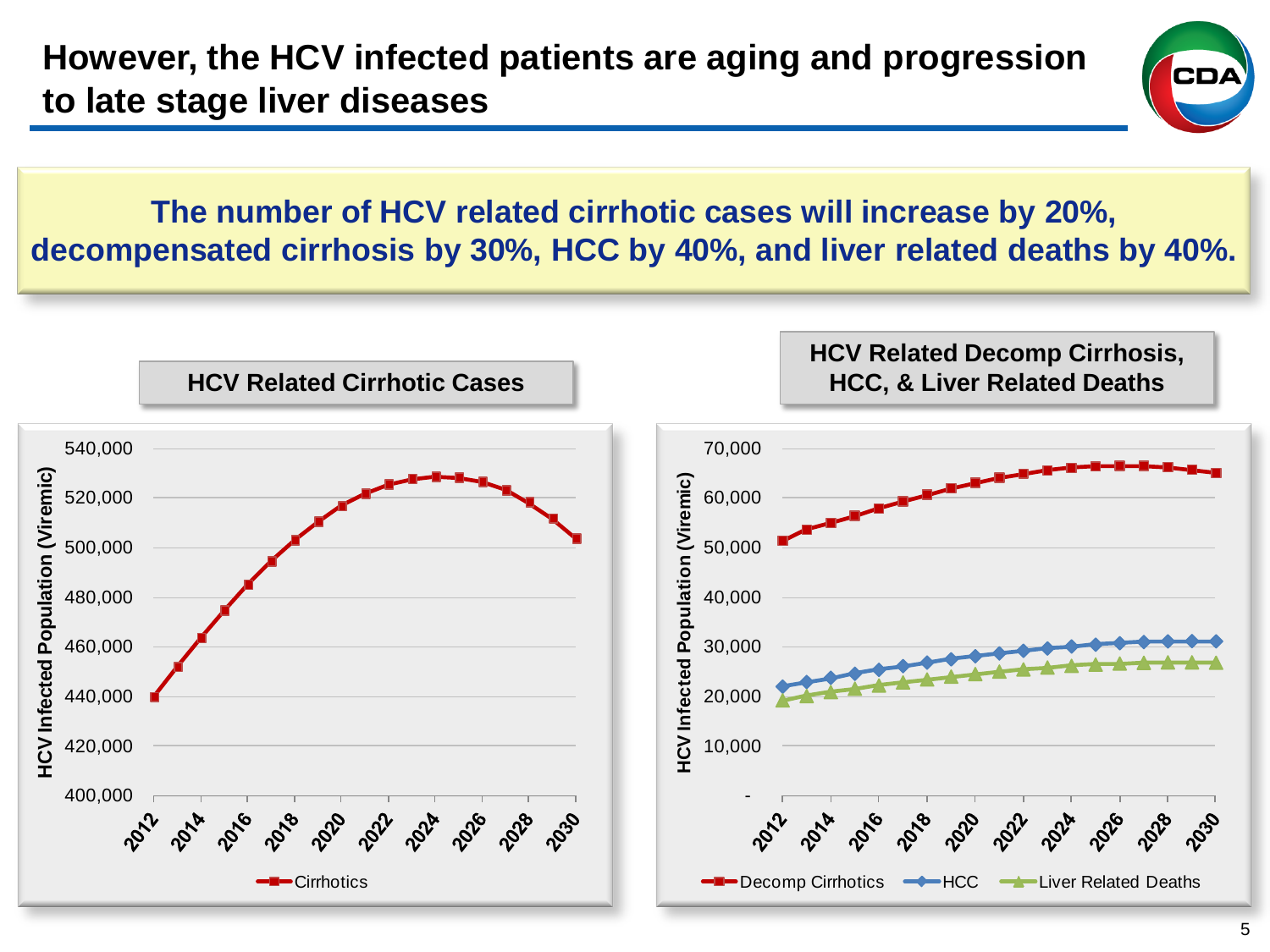# **A patient with fibrosis will cost the healthcare system \$200-700 annually**





*Source: El Khoury AC, Wallace C, Klimack WK, Razavi H. Economic burden of hepatitis C-associated diseases: Europe, Asia Pacific, and the Americas. J Med Econ 2012 Mar 30;15(5):887-96.*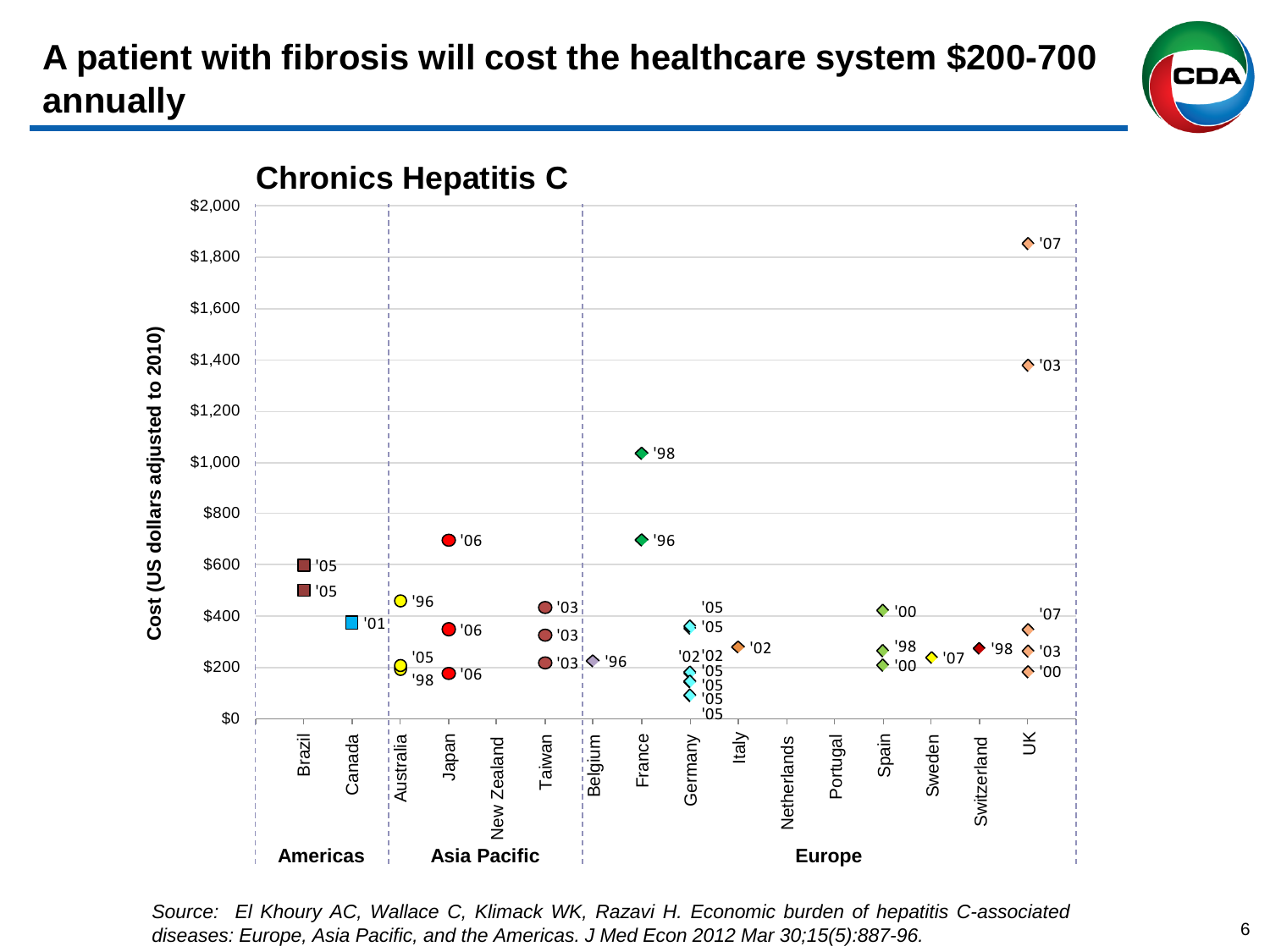## **A patient with compensated cirrhosis will cost the healthcare system \$500-\$2,000 annually**



*Source: El Khoury AC, Wallace C, Klimack WK, Razavi H. Economic burden of hepatitis C-associated diseases: Europe, Asia Pacific, and the Americas. J Med Econ 2012 Mar 30;15(5):887-96.*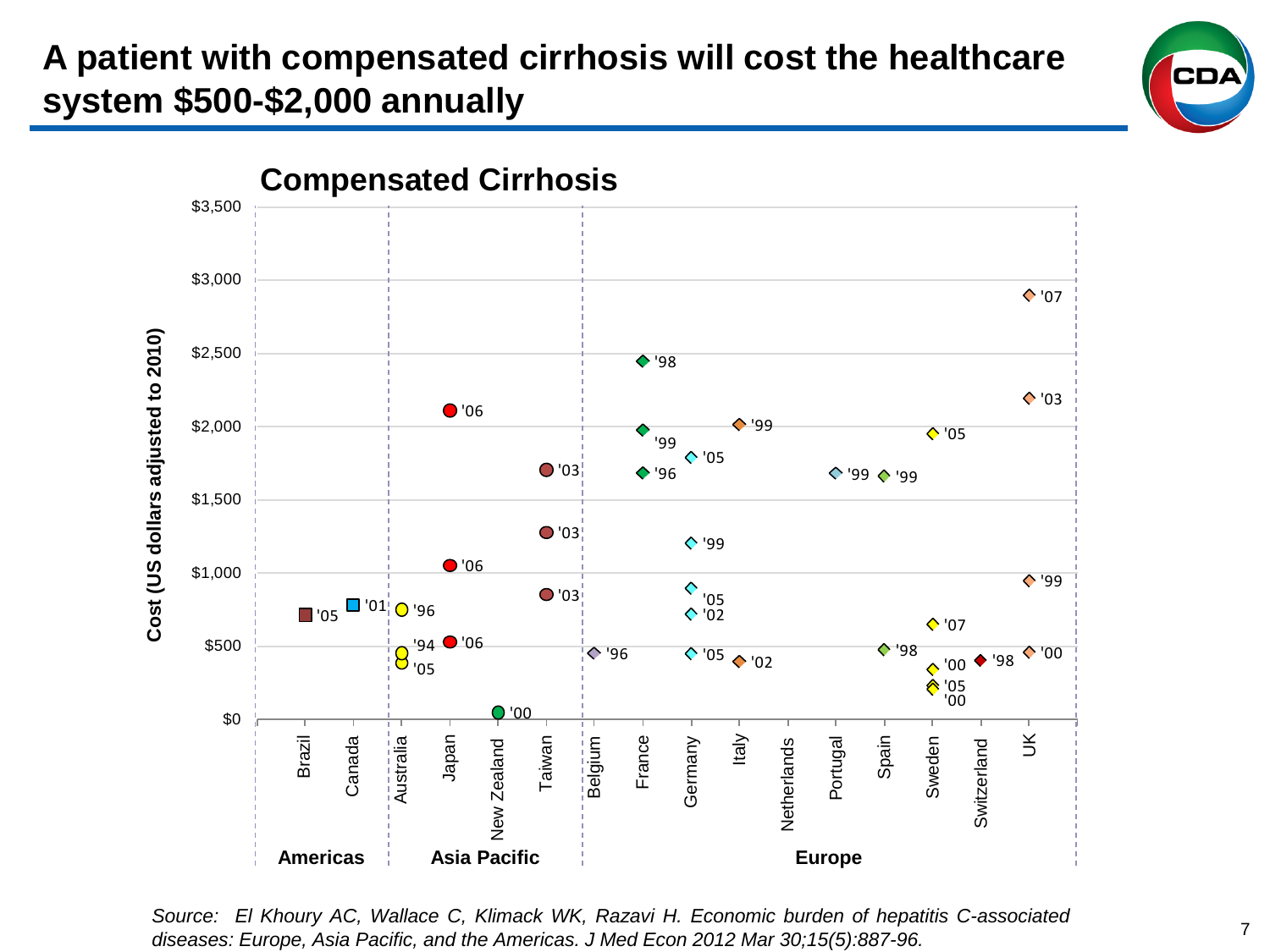## **A patient with compensated cirrhosis will cost the healthcare system \$5,000-\$20,000 annually**



*Source: El Khoury AC, Wallace C, Klimack WK, Razavi H. Economic burden of hepatitis C-associated diseases: Europe, Asia Pacific, and the Americas. J Med Econ 2012 Mar 30;15(5):887-96.*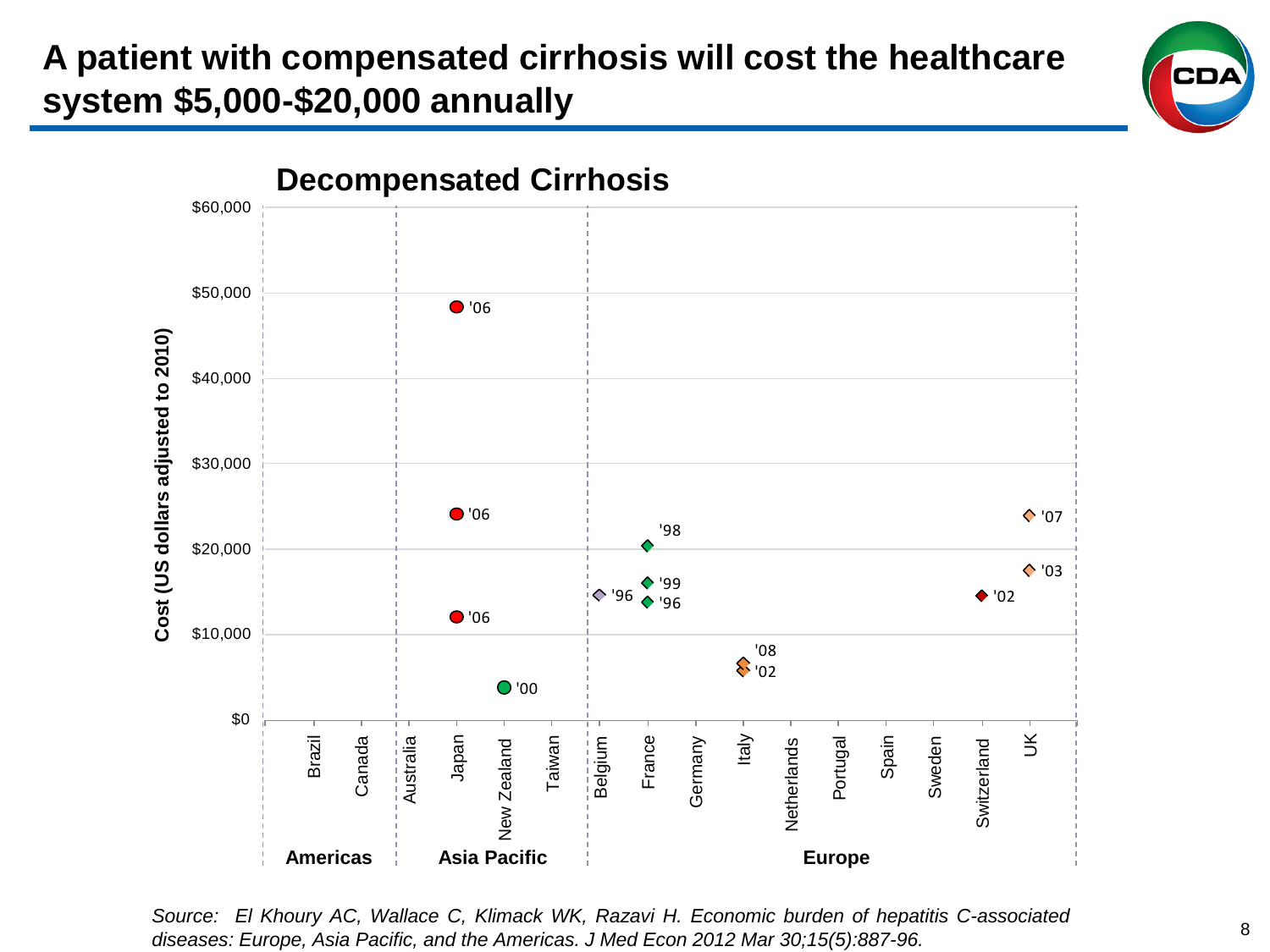## **A patient with HCC will cost the healthcare system \$5,000- \$25,000 annually**



*Source: El Khoury AC, Wallace C, Klimack WK, Razavi H. Economic burden of hepatitis C-associated diseases: Europe, Asia Pacific, and the Americas. J Med Econ 2012 Mar 30;15(5):887-96.*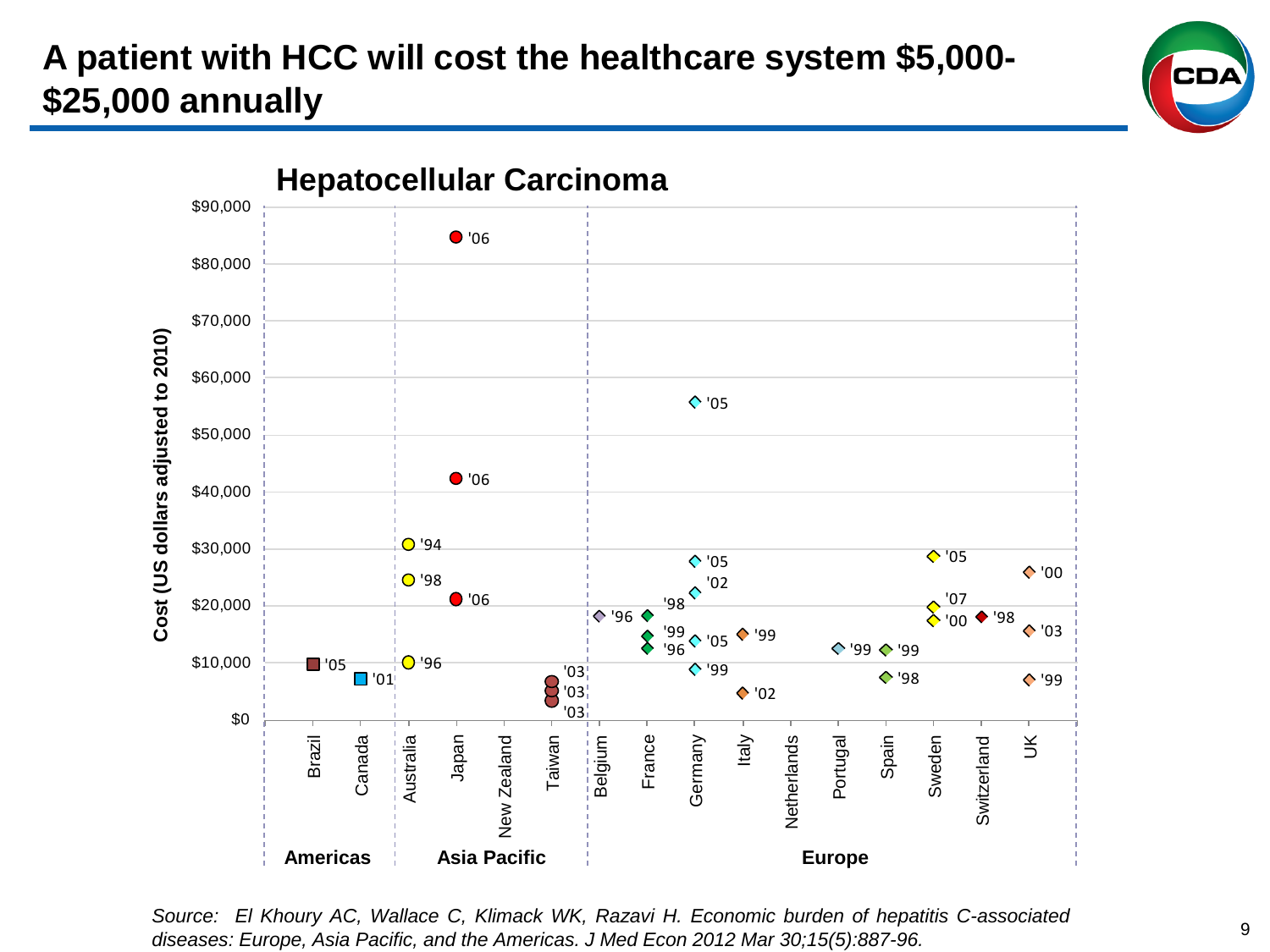# **A liver transplantation will cost the healthcare system \$50,000- \$250,000**



*Source: El Khoury AC, Wallace C, Klimack WK, Razavi H. Economic burden of hepatitis C-associated diseases: Europe, Asia Pacific, and the Americas. J Med Econ 2012 Mar 30;15(5):887-96.*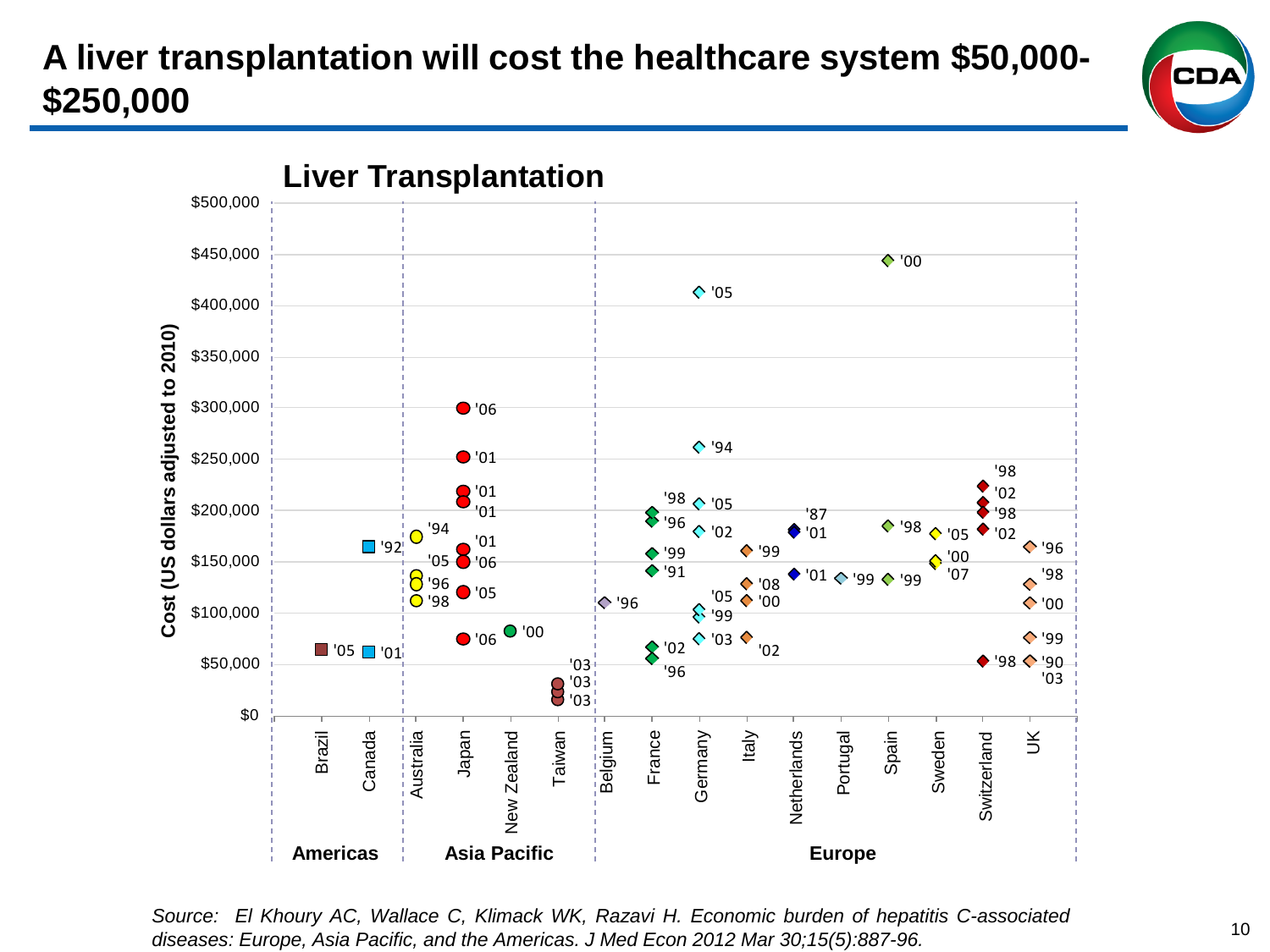

• The pharmacoeconomic

#### **Lifetime Cost of a Male 30-35 years old (in the US)**

| Stage of HCV<br><b>Progression</b> | F <sub>0</sub> | F <sub>1</sub> | F <sub>2</sub> | F <sub>3</sub> | hosis<br>$\bar{5}$ | <b>aiso</b><br>ecom<br>Dec<br>Cirr                                  | rans<br>Liver<br>Tr |
|------------------------------------|----------------|----------------|----------------|----------------|--------------------|---------------------------------------------------------------------|---------------------|
| Lifetime Cost                      | \$76,000       |                |                |                |                    | \$95,800 \$124,800 \$144,700 \$163,100 \$205,900 \$89,000 \$384,000 |                     |

### Reference pricing

- » Romania uses the minimum drug price any of the following countries Austria, Belgium, Bulgaria, Czech Republic, Germany, Greece, Hungary, Italy, Lithuania, Poland, Slovakia, and Spain.
- Rebates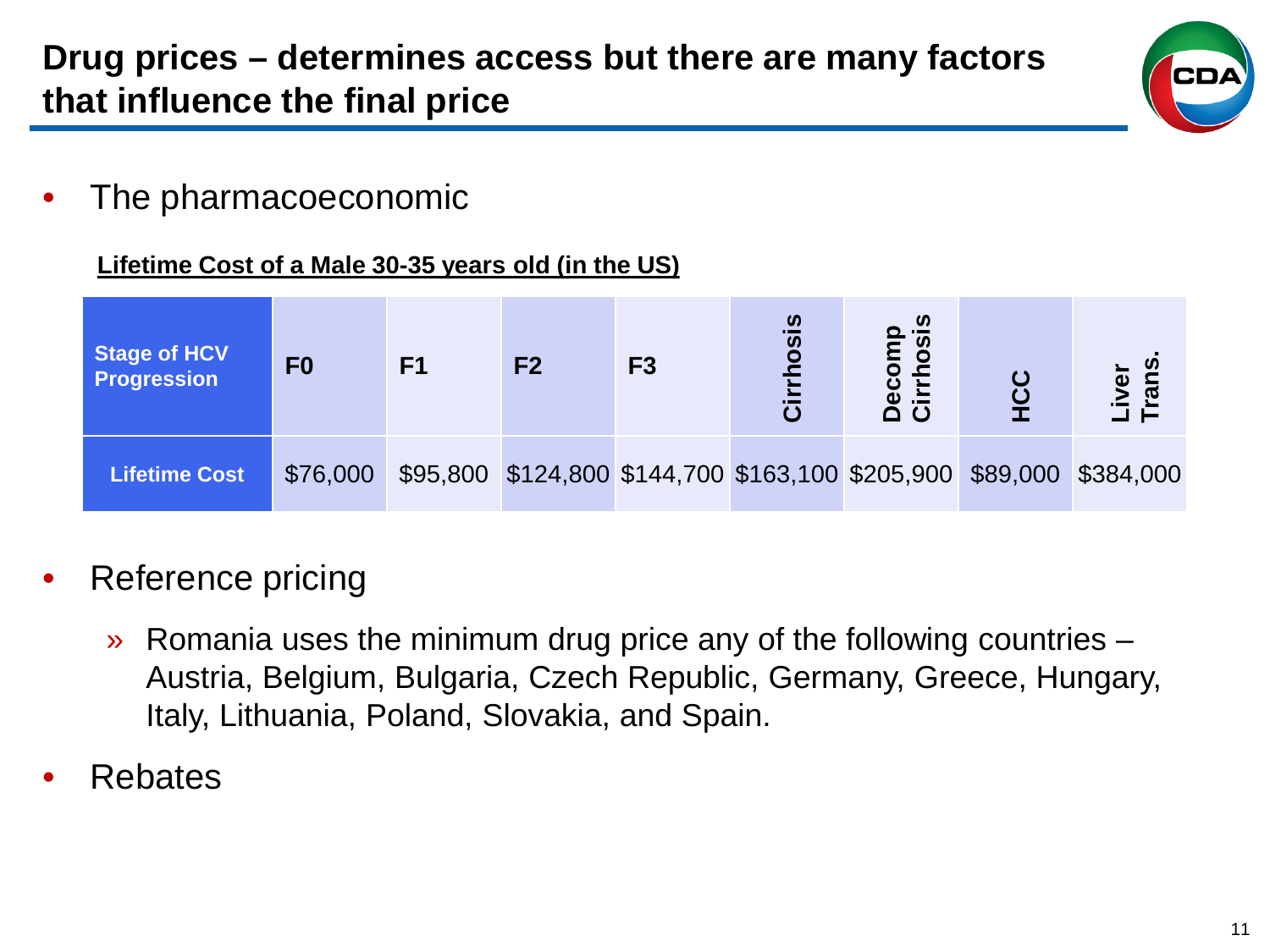- Add-on support
	- » Reimburse the countries for the cost of diagnosis
	- » Provide medical education for physician and nurses
	- » Patient hotline to help with side effects/ compliance
- **Reimbursements** 
	- » Patient assistant programs

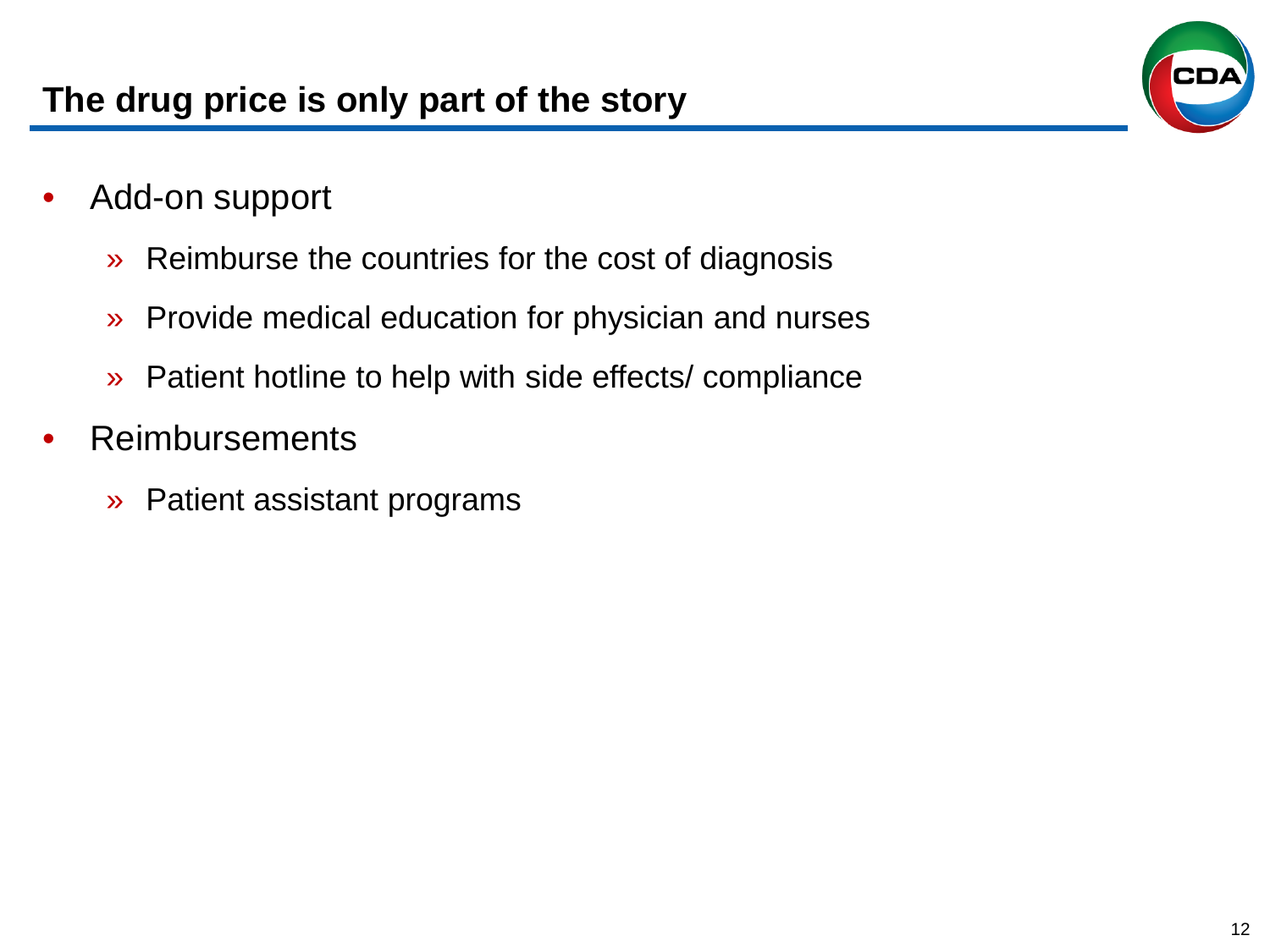### **Access is also determined by the complexity of needed diagnostics and treatment**



13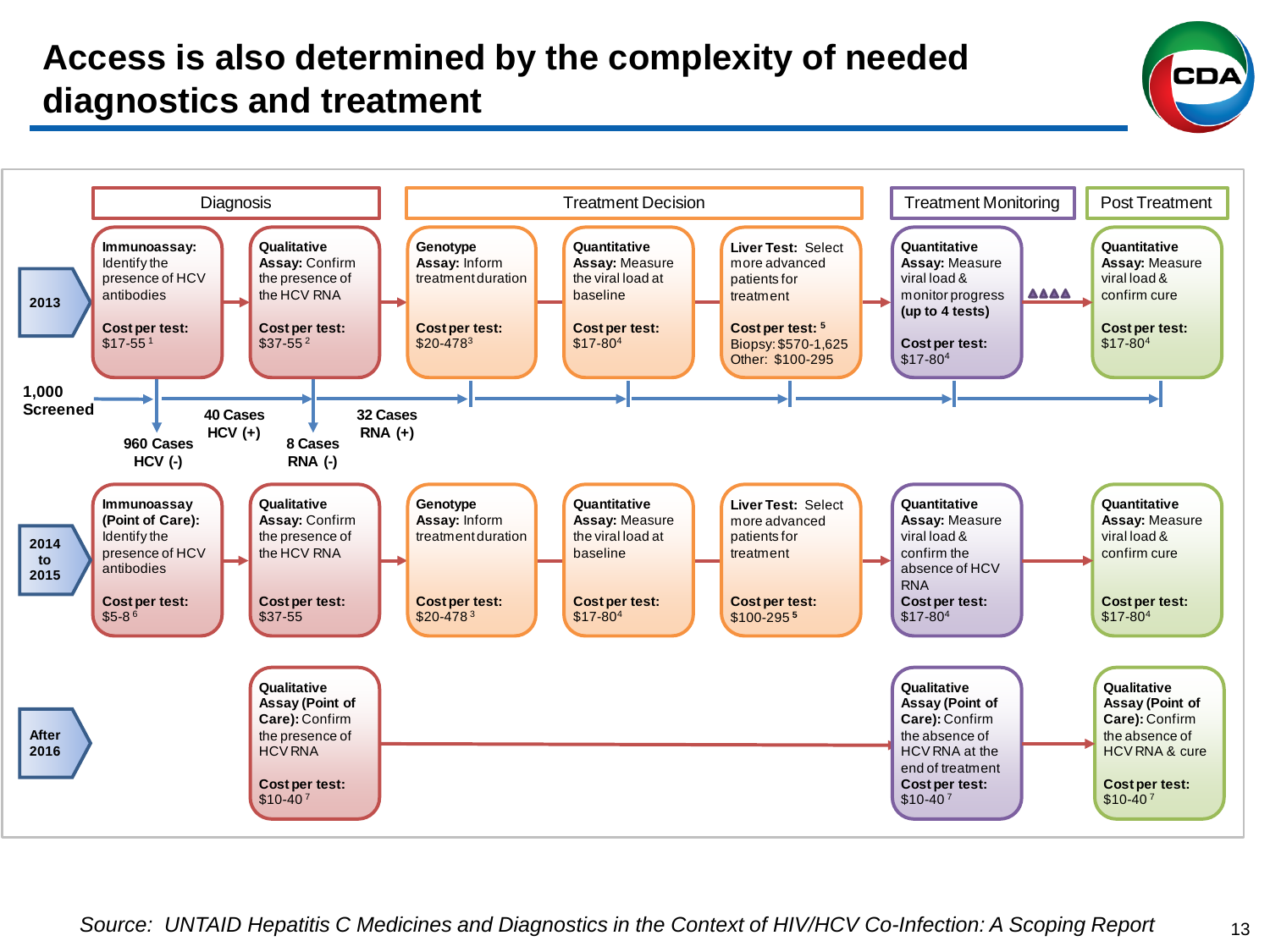#### **Treating HCV is not a simple task**